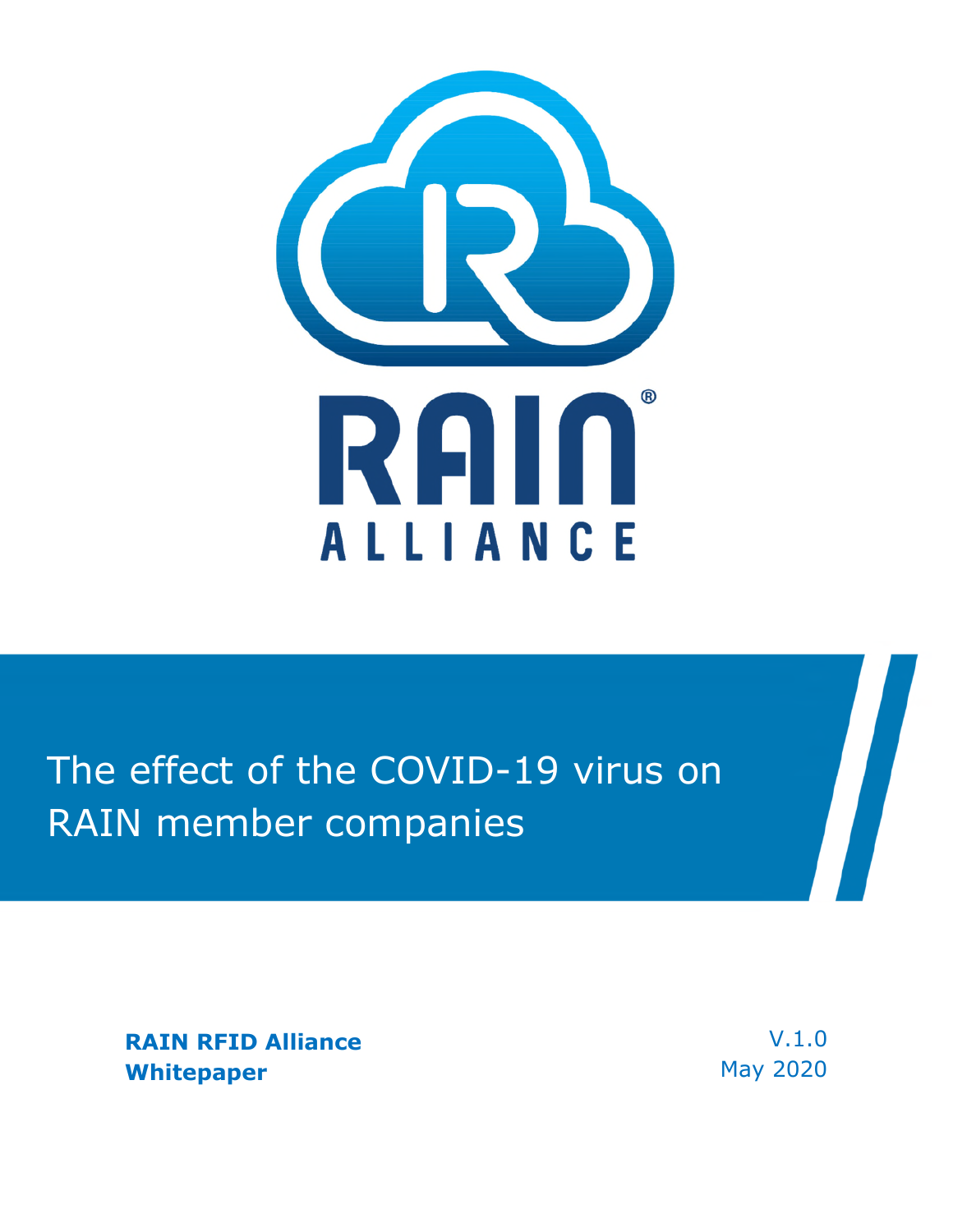### **Table of Contents**

| RAIN RFID White Paper: The effect of the COVID-19 virus on RAIN member companies2       |
|-----------------------------------------------------------------------------------------|
|                                                                                         |
|                                                                                         |
|                                                                                         |
| What effect has COVID-19 had on the markets/industries/applications you work in?2       |
|                                                                                         |
|                                                                                         |
|                                                                                         |
| If the COVID-19 outbreak and government restrictions continue for another 2 to 3 months |
|                                                                                         |
|                                                                                         |
|                                                                                         |

77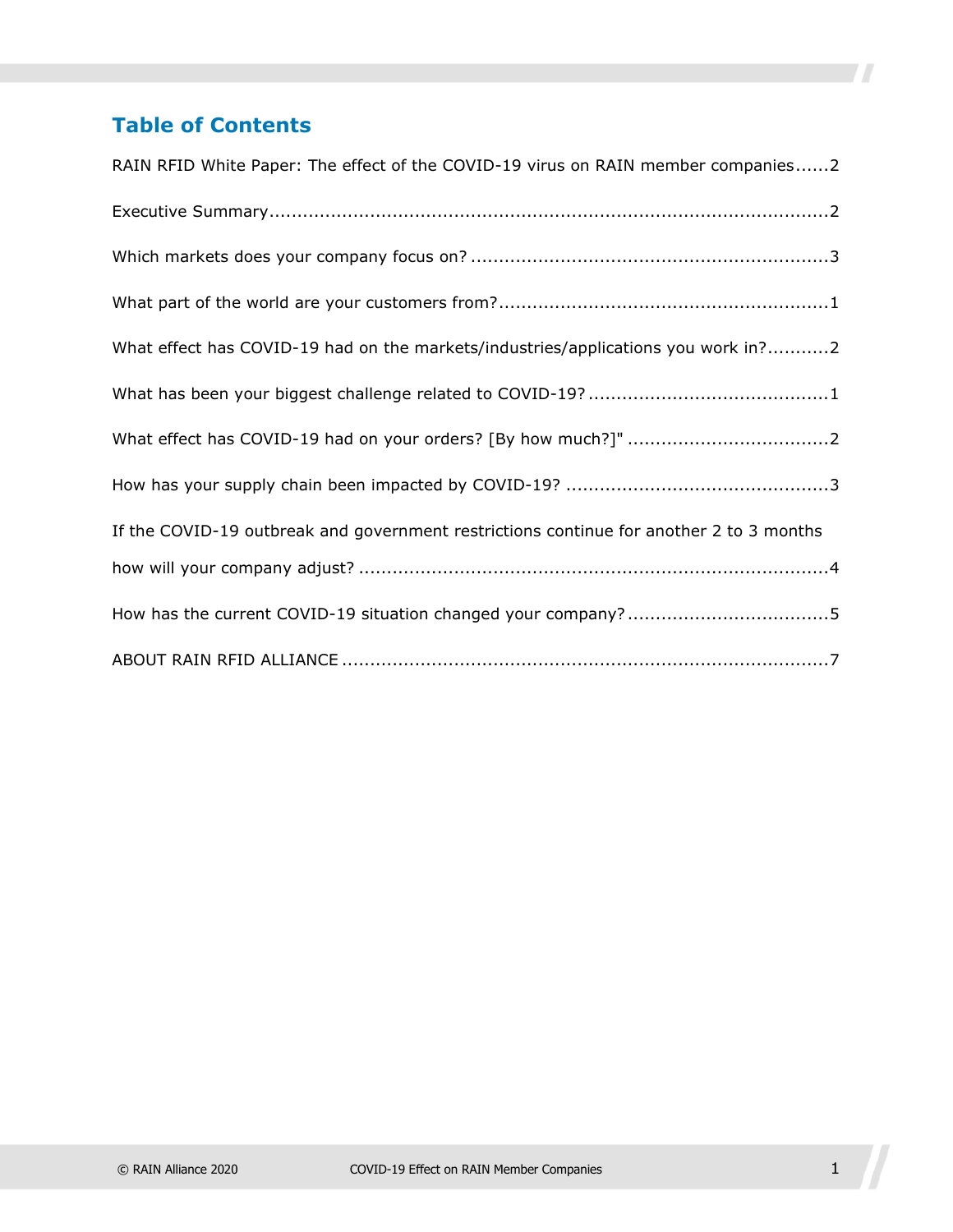### <span id="page-2-0"></span>**RAIN RFID White Paper: The effect of the COVID-19 virus on RAIN member companies**

Recently, the RAIN Alliance ran a survey of its members to find out the effects that the situation caused by the COVID-19 virus is having on business. Approximately one-third of the members responded to the survey with a broad range of comments. Only 40% of the respondants chose not to be anonymous, and of those 40% were from the U.S.A. with the rest spread around the world.

### <span id="page-2-1"></span>**Executive Summary**

- RAIN Alliance members working in many different industries and applications
- RAIN Alliance member's customers are all over the world
- Many RAIN RFID market areas/industries/applications are impacted by the virus
- Biggest challenges have been:
	- o Lack of financing, reduction in orders, decrease in demand for products
	- o Travel restrictions and no events
	- o Managing safety of employees
	- o Uncertainty
- Most responses were that orders have decreased from  $10 30\%$  with a few reporting that they have seen decrease as much as 85%. Some reported that orders were not cancelled, only delayed until summer/autumn.
- Responses to how has the supply chain been affected ranged from "not at all" to shipping issues including cost to ship, to plant shutdowns making product availability difficult.
- Responses to what will the company do if this continues for another 2-3 months included:
	- o Cut salaries
	- o Personnel reduction
	- o Get Government funding assistance
	- o Cut costs
	- o Smart working
	- o Find new customers
- How has the current COVID-19 situation changed your company:
	- o Work at home
	- o Tighter spending controls
	- o Increase training of staff
	- o Focus on digital communications
	- o No change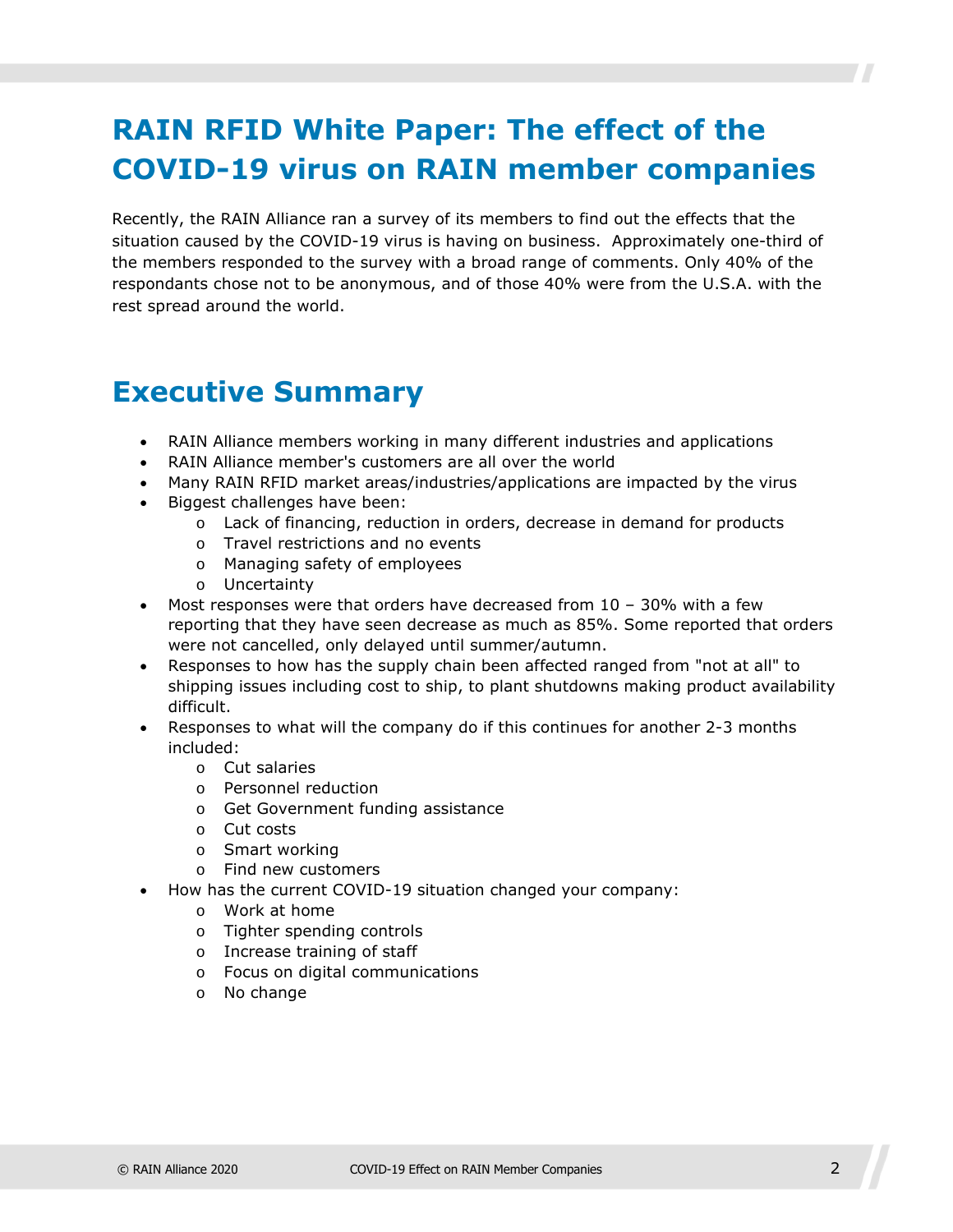The survey asked a series of questions and the following details summarize the responses:

### <span id="page-3-0"></span>**Which markets does your company focus on?**

- o Agriculture
- o Amusement & Leisure
- o Asset Tracking
- o Aviation
- o Component Supply
- o Consumer Experience
- o Electronic Vehicle Identification (EVI)
- o Energy
- o Events & Hospitality
- o Fashion/Luxury
- o Food
- o Government
- o Healthcare
- o Internet of Things (IoT)
- o Laundry
- o Logistics
- o Manufacturing
- o Military
- o Pharmaceutical
- o Postal
- o Railways and Vehicle Tracking
- o Real Time Location System (RTLS)
- o Retail
- o RFID equipment manufacturing
- o RFID technology providers
- o Security
- o Sports Timing
- o Supply Chain
- o Sustainability
- o Waste Management

This list seems to cover all areas that RAIN technology is used in.

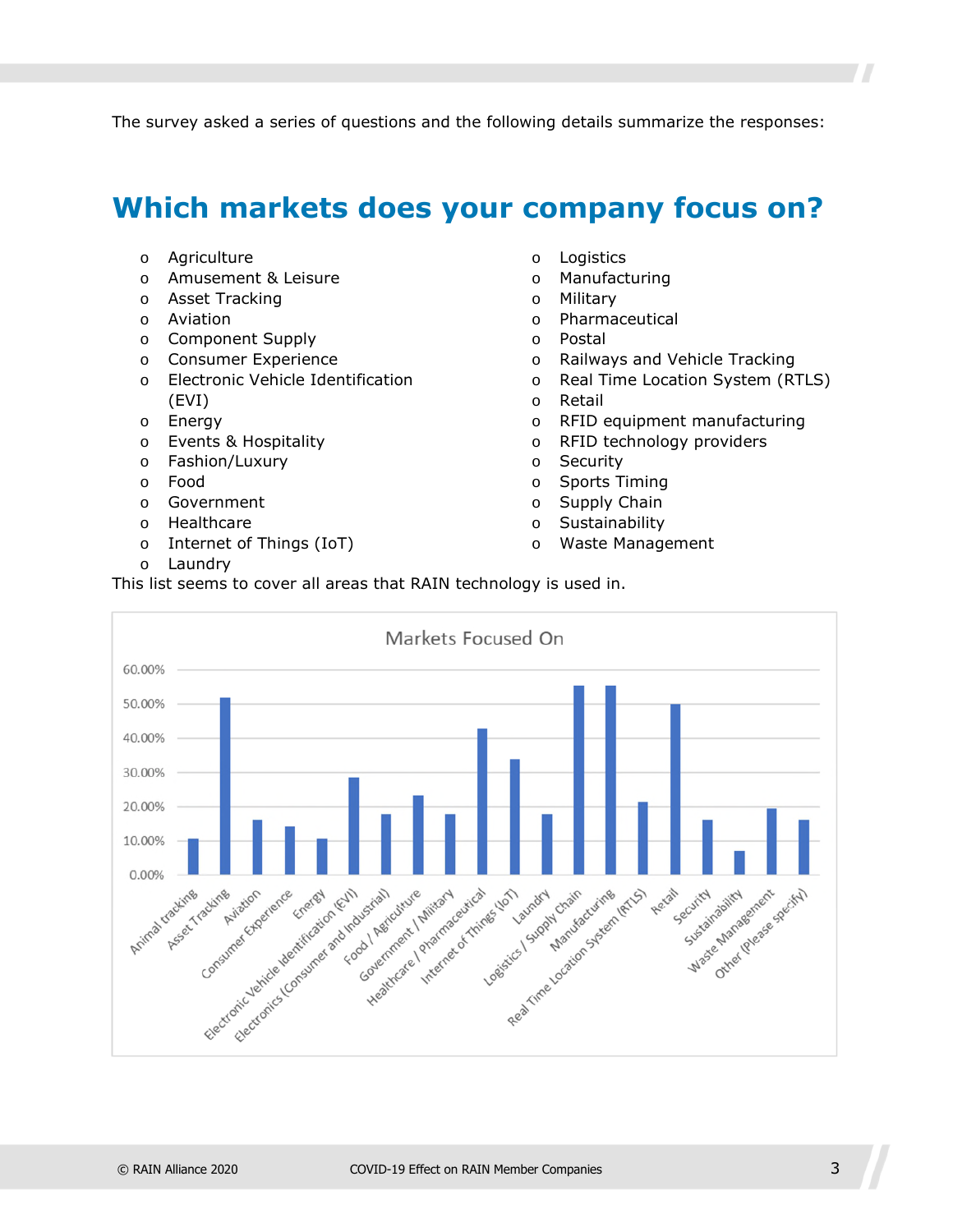### <span id="page-4-0"></span>**What part of the world are your customers from?**

- o Australia/New Zealand
- o Africa
- o Asia (not China)
- o China
- o Europe
- o Middle East
- o North America
- o South America

Respondents seem to be from all areas of the world

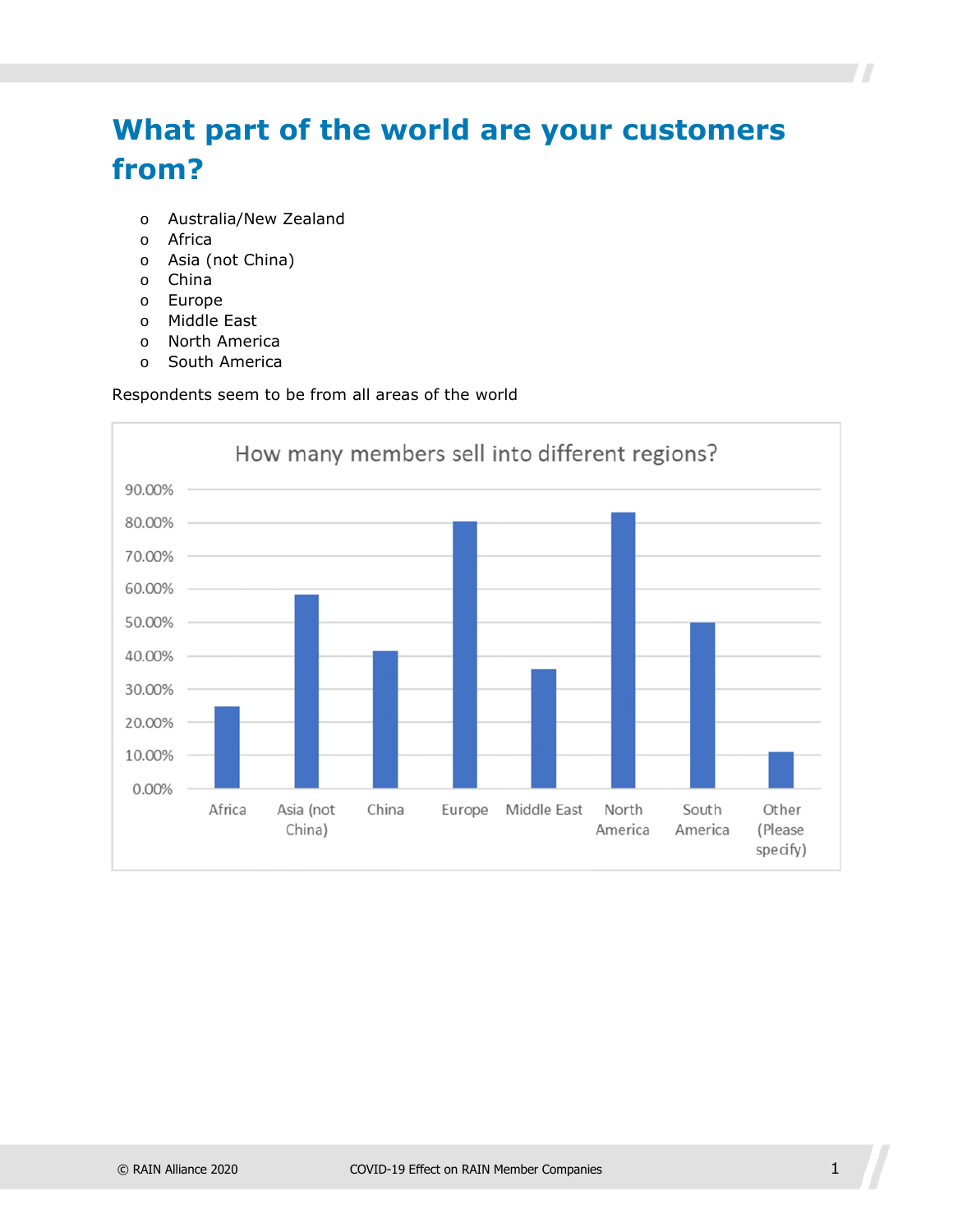### <span id="page-5-0"></span>**What effect has COVID-19 had on the markets/industries/applications you work in?**

Responses included all the following areas of use:

- o Agriculture
- o Amusement & Leisure
- o Animal tracking
- o Asset Tracking
- o Aviation
- o Consumer Experience
- o Electronic Vehicle Identification (EVI)
- o Electronics (Consumer and Industrial)
- o Food
- o Government
- o Healthcare
- o Internet of Things (IoT)
- o Laundry
- o Logistics
- o Manufacturing
- o Military
- o Pharmaceutical
- o Postal
- o Real Time Location System (RTLS)
- o Retail
- o RFID technology providers
- o Security
- o Supply Chain
- o Sustainability
- o Waste Management



#### Specific information for some applications/markets:

| Agriculture | Defined as an essential service and generally this sector has not been directly<br>affected. However indirectly no one is spending money on new technology |
|-------------|------------------------------------------------------------------------------------------------------------------------------------------------------------|
| Aviation    | Noticeable slowdown in dialogues and inquiries for both baggage tagging and ATA<br>Spec 2000.<br>Forget for the time being                                 |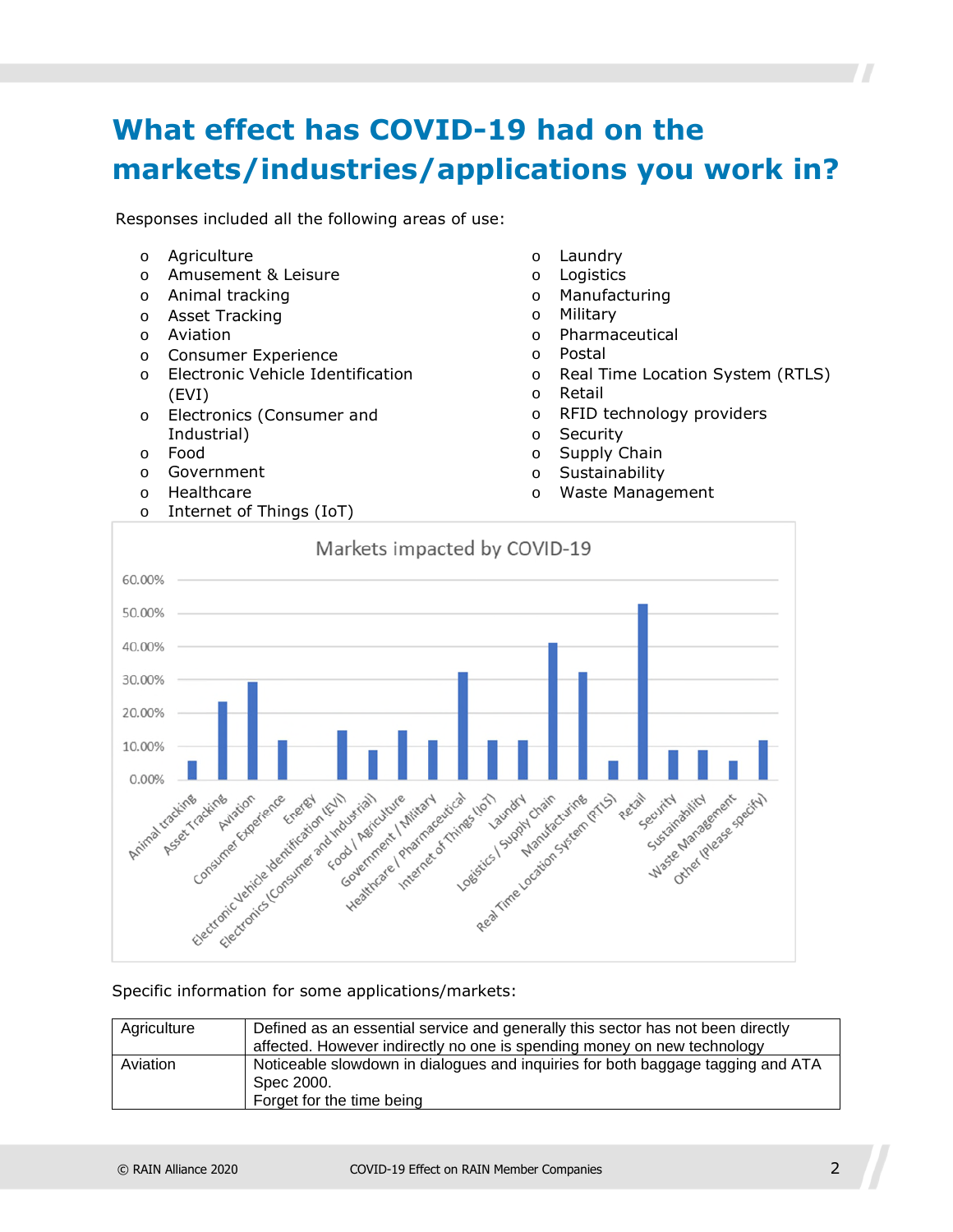|            | Great uncertainty                                                                      |
|------------|----------------------------------------------------------------------------------------|
|            | Complete standstill                                                                    |
| Consumer   | What has totally died in every single country is Amusement & Leisure (People ID        |
| experience | and Access but also asset management projects at hotels/resorts).                      |
|            | Another vertical which is completely dead at the moment is Race Timing.                |
|            | Events & Hospitality & Sports Timing - Can't have people gather around/crowd           |
|            | controlled                                                                             |
| EVI        | AVI (Automated Vehicle Identification) and especially ETC (Electronic Toll             |
|            | Collection) - since they are almost always very large national Government projects     |
|            | these are in most cases put on hold for 4-8 months.                                    |
| Government | Greatly increased while other markets have stalled to some extent                      |
| Healthcare | Increase in inquiries and dialogues particularly UDI.                                  |
|            | Greatly increased although we have been surprised by a number market's still           |
|            | making progress.                                                                       |
|            | Pharma has been a good                                                                 |
|            | WIP items.                                                                             |
| Retail     | Significant impact as ROI was focused on store operations.                             |
|            | Retail orders have stopped                                                             |
|            | Retail tag need expected to drop 35-40% within the next months.                        |
|            | Store closures drop demand                                                             |
|            | Projects in retail put on back burner or cancelled. Expect (new) retail business to be |
|            | very slow in coming back.                                                              |

### <span id="page-6-0"></span>**What has been your biggest challenge related to COVID-19?**

The responses to this question were diverse from "none" to some common issues.

The largest amount of responses was around the financial issues associated with the lockdown of people and companies but travel and uncertainty featured in the responses as well.

#### **Financial issues**

- o Lack of financing
- o Holding or decrease of orders
- o Getting product on time
- o Total stop of production, product development, shipping, and receiving of raw materials due to lockdown
- o Decrease in demand for our products
- o Cash Flow
- o No new business and a stoppage of recurring

#### **Travel is also a big issue:**

- o Tradeshows and events were critical to continuing our progress. Without these shows and events we will have to redouble many of our efforts to get back on track
- o Travel ban not possible to visit customer sites to perform site surveys
- o Getting out to speak with customers.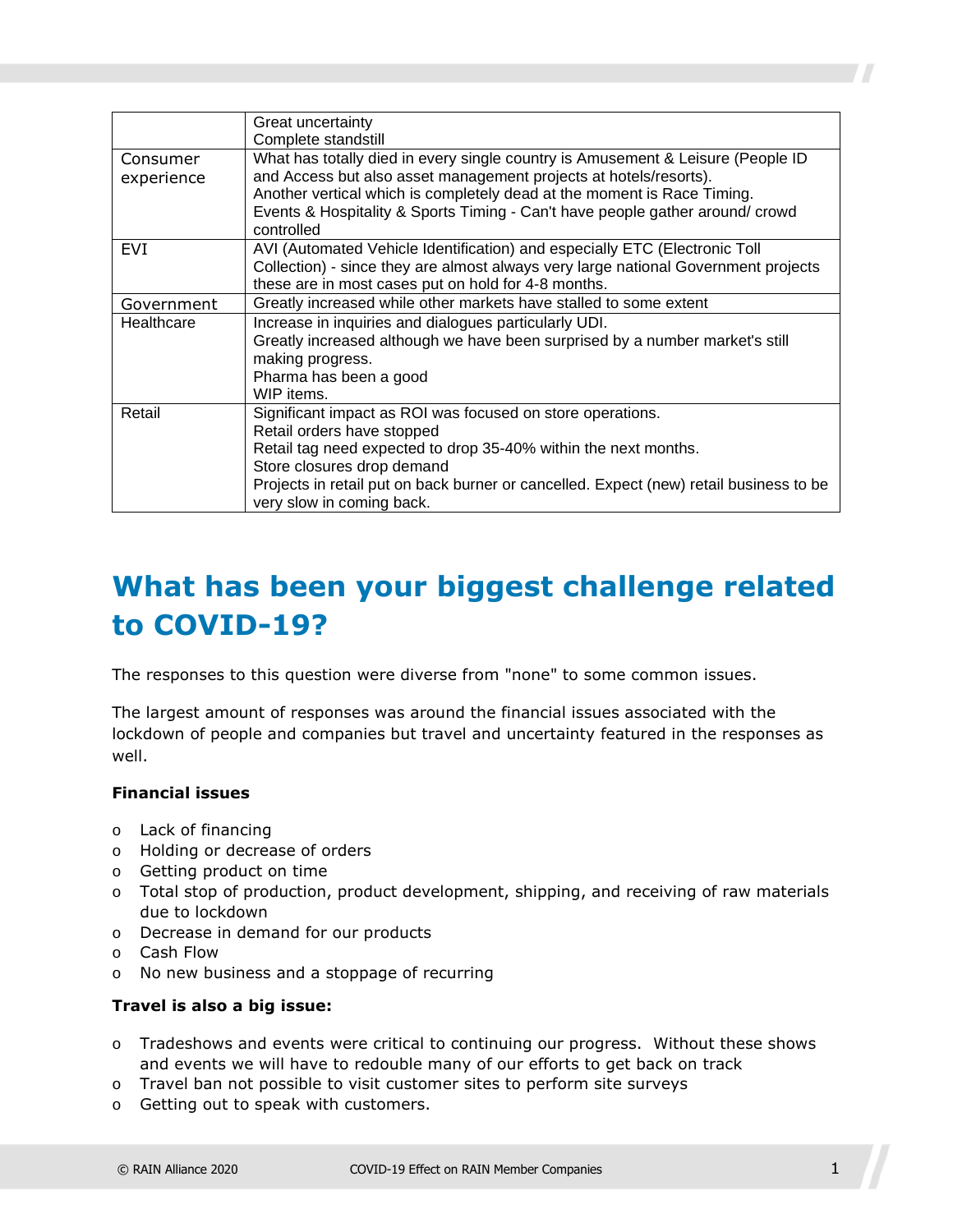o Travel Restrictions

#### **Coordinating staff and work**

- o Health and safety of our members while trying to keep business operations as normal as possible
- o Coordinating non-essential staff working from home and altered levels of access to customers (i.e. hospitals) due to travel and visitation policy changes
- o Managing safety
- o Keeping the distance while maintaining production

#### **Business Plans**

- o Drastic review of the production plan of the company and the customer and the disturbance of the distribution
- o We have been able to ship orders
- o Not being able to test samples sent
- o New Projects are on Hold.
- o Some applications stopped completely (Events Hospitality & Sports Timing for example)
- o Unable to meet business objectives

#### **Uncertainty**

- o uncertainty for all parties involved
- o No one really knows at the moment how long the lock downs will extend. If a second wave occurs, then the markets and economy will suffer

### <span id="page-7-0"></span>**What effect has COVID-19 had on your orders? [By how much?]"**

Most responses were that orders have decreased from  $10 - 30\%$  with a few reporting that they have seen decrease as much as 85%. Some reported that orders were not cancelled, only delayed until summer/autumn.

A few responses reported that there had been little of no impact and in some cases where the orders were for critical equipment, orders have actually gone up.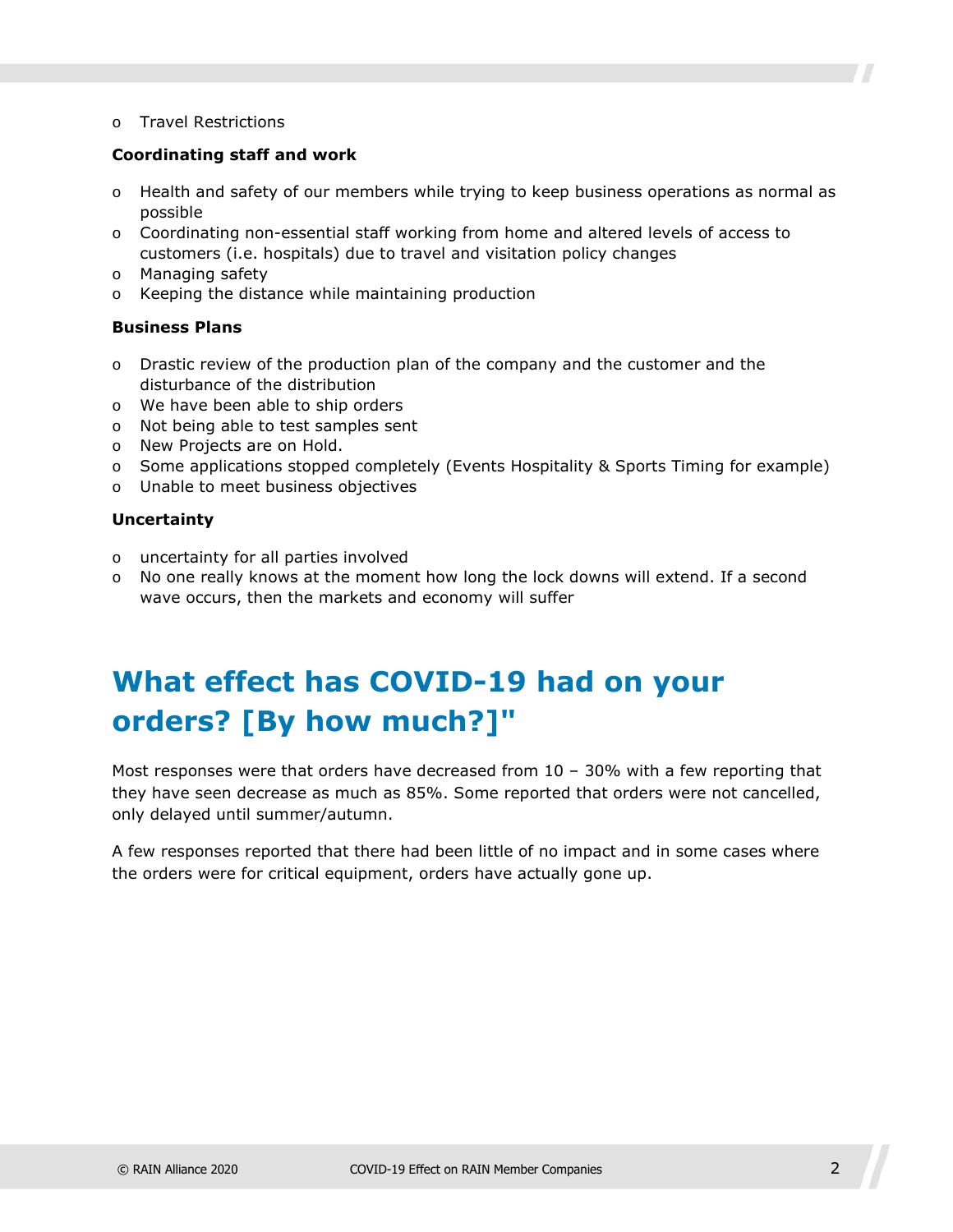

### <span id="page-8-0"></span>**How has your supply chain been impacted by COVID-19?**

A broad range of responses from little or none to shipping issues:

- o No impact
- o Supply chain not affected because we took in additional inventory; challenge has been shipments not being accepted due to business closings
- o None yet
- o Very little
- o Some delays form suppliers not dramatic
- o The impact on our supply chain has been surprisingly small
- o No issues as we have ample supplies
- o Fortunately, not. We're still able to supply products with no problems
- o Shipments to customers since company are closed
- o Stores had to close and shipments from suppliers has been stopped
- o Some impact on sourcing products
- o Some shipments delayed but overall, not bad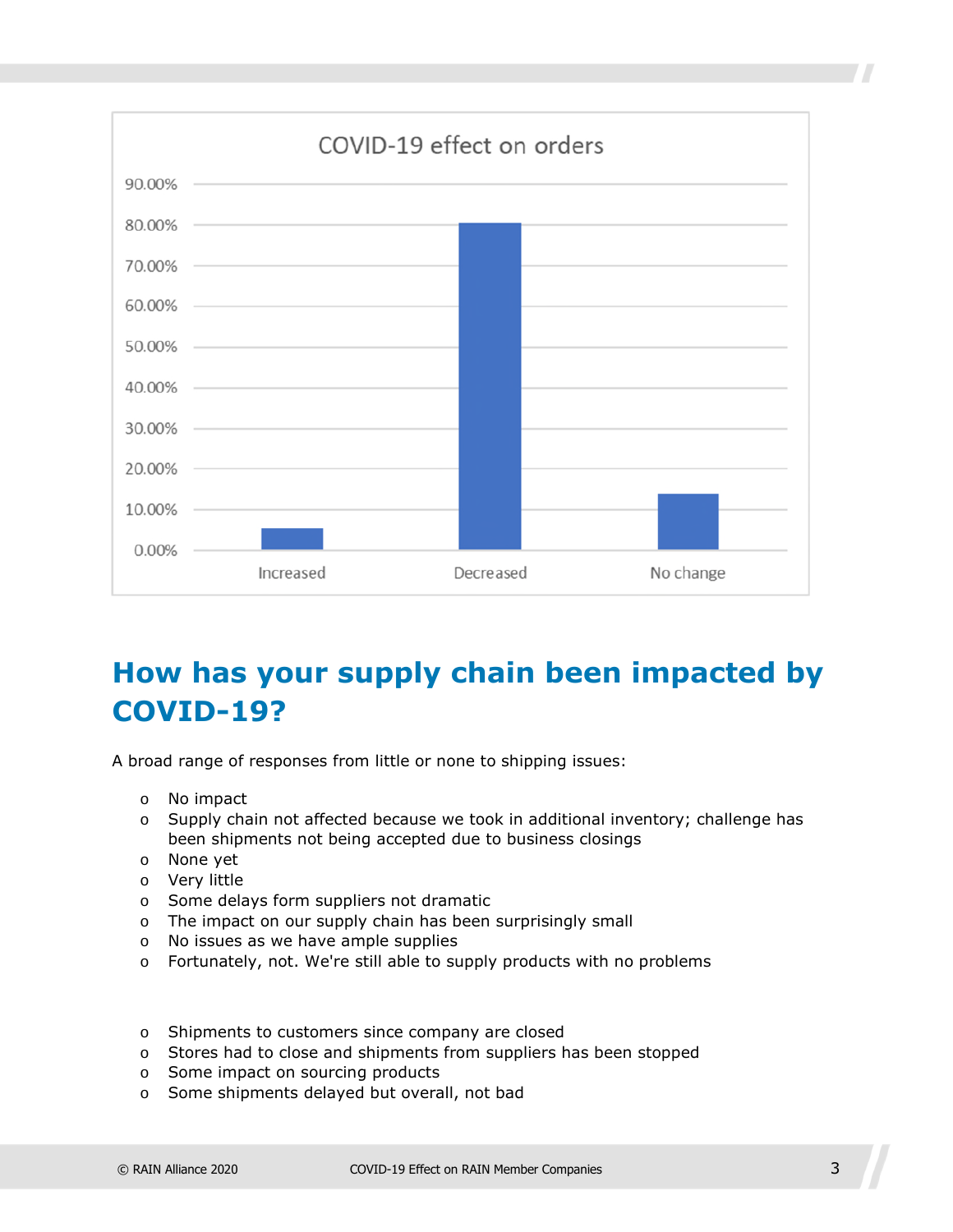- o Some consumables are not obtainable, but we are stocked up
- o Hard to find forwarders or air carriers available
- $\circ$  Initially our suppliers were shutdown (China) however they are slowly coming back online some came back quite quickly
- o We are not receiving orders, so we are not ordering anything from suppliers except urgent stuff to protect cash flow. We planned for this worst-case scenario so prudent cash protection will see us through ok
- o Increase in shipping charges. Shipping cost tripled!!
- o Some tags not available for purchase. Some tags price increased
- o Air cargo prices soared
- o Delays esp. to/from Asia
- o Increased freight cost
- o Delays due to plant shutdowns in China and Mexico
- o Some minor delays but nothing drastic.
- $\circ$  Some orders returned because either nobody at recipient to sign for the order or courier could not provide some COVID-19 paperwork
- o It takes 2+ weeks to move product from Asia vs. next day.
- o Airlines are full of necessary supplies and no commercial carriers means less air freight available.

## <span id="page-9-0"></span>**If the COVID-19 outbreak and government restrictions continue for another 2 to 3 months how will your company adjust?**

As expected many companies are tightening their belts and looking for alternate ways to continue in business.

- o Cutting salaries or collaborator and renegotiating rental and other expenses
- o Biggest concern is getting paid
- o Most likely personnel reduction
- o Savings program non-essential spending cut down
- o If the India Gov't extend the lockdown so customs dept. cannot work, and our factory has to be closed then it will have very negative effects
- o Employee payments will be tougher to make
- o Hiring freeze requesting government funding
- o Utilize government support programs as they increase the financial buffer
- o Workforce adjustments may need to be made
- o Will reduce production substantially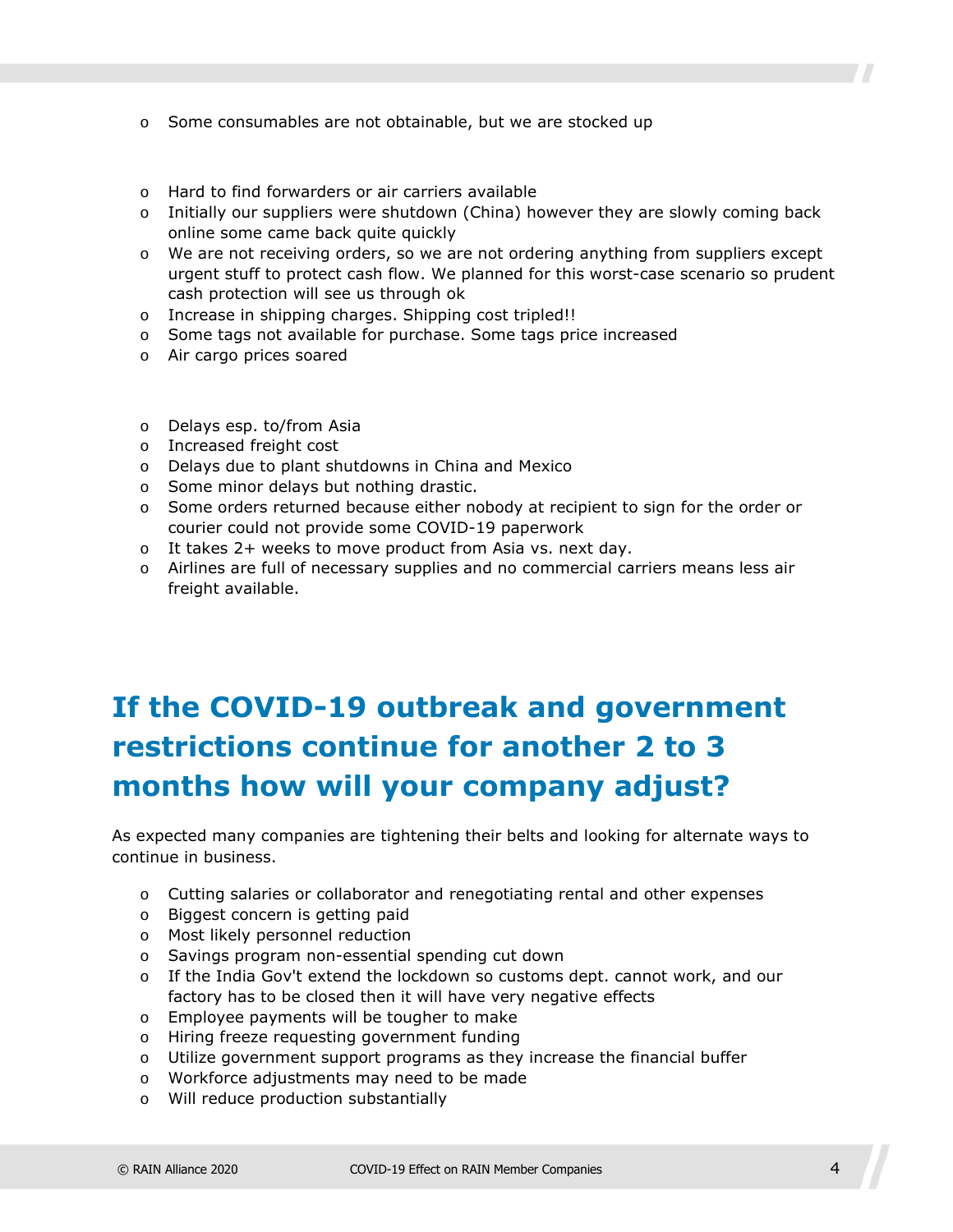- o Product development and sales will be put on hold to focus on areas
- o Depending on level of restrictions we will either be OK or will have to cut costs. Our Business Continuity planning has shown we can last at least another 2 months with strong restrictions, but we would not be able to satisfy customers' requirements and potentially lose market position. Currently expecting to start to resume factory operations in a few weeks and back to normal operations in 6 weeks
- o It will be difficult and will cause some layoffs
- o Major increase in online events
- o customer invests delayed to years (2021/2022)
- o Get by
- o We will do fine
- $\circ$  It will be tough as there will be next to no demand for our products, but we have cash reserves and will focus on managing cash and costs
- o Continue as we have since crisis and policy changes were put in place
- o Smart-working finance help from the government
- o We will most probably resort to our strong balance sheet and try to focus on developing our operations, marketing, and products during the slower period
- o Seek markets that have a need for tracking; re-allocate resources to areas that are in higher demand
- o Strong focus on services for digitalization
- o Develop new business models around Click& Collect for Food and Apparel
- o Drive value proposition in supply chain
- o Have restructured some of our manufacturing to producing PPE but that doesn't totally supplement missing sales; will need to make other decisions i.e. reducing hours etc.
- o We might have to pivot from providing complete solutions to just software solutions and increase focus on our higher in demand E-governance Services vertical and maybe even look at some new sanitation/hospital oriented solutions to survive in the short run
- o Looking for new customers

### <span id="page-10-0"></span>**How has the current COVID-19 situation changed your company?**

The theme seems to be work at home, better digital communications, employee safety, and revised planning for the times ahead.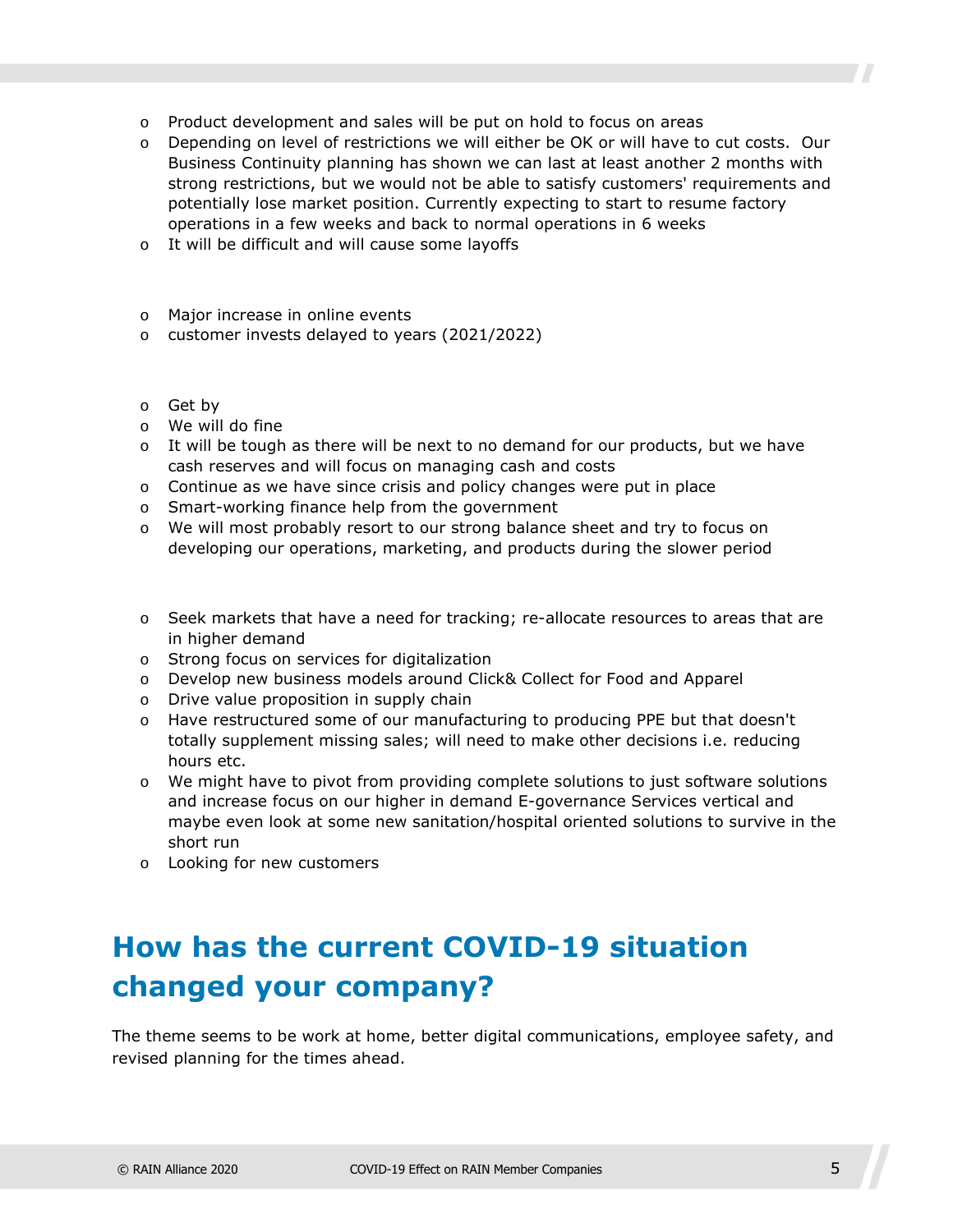- o Working more on marketing activities and long developments
- $\circ$  Taking advantage to finish some internal work improving remote training of our staff and clients
- o Communicate more regularly and strategically at a global level
- o Much tighter controls on spend
- o Mostly home office for all. No travel at all
- $\circ$  Remote working has been challenging but also opened up for new ways of doing things. Too early to say whether order decrease will impact long term
- o Forecasting is not possible
- o We're increasing communication via virtual means especially more video meetings with customers
- o We have transformed digitally and will definitely become leaner and more technology oriented in the future.
- o Increased focus on risk management
- o It drove digitization
- o Concentration on seeking new markets considering suspension in other markets

#### $\circ$  Not very much at this time. Other than salespeople are having to work from home

- o Most of the workers work from home
- o Most of the people are working from home and I guess we are more skilled in remote working and meetings.
- o Focused more on digital marketing as trade shows have been postponed
- o On-line work increase.
- $\circ$  Home office whenever possible. No business trips at all. No customer visits. No exhibitions planned from March until end of summer
- o Sales working from home. Production work in shifts
- o People working remotely working conditions and hours have changed started producing PPE
- o It's a game of two halves Sales & Marketing and Engineering are fully enabled for working from home and are busier than ever with their activities and responding to customer requests. Factory staff are not able to do much at home, so the focus is on future planning training and working on process improvements.
- o Low revenue as can't manufacture and ship products during the lockdown
- o Greater attention to analysis and planning
- o Short-term mitigation return to work and longer-term postponement of RAIN meetings and other industry events.
- o Restructure some of our manufacturing to producing PPE; have staggered hours in manufacturing and have 60% of office staff working remotely
- o No Change for company in general
- o No major changes yet
- o Not fundamentally
- o Not much